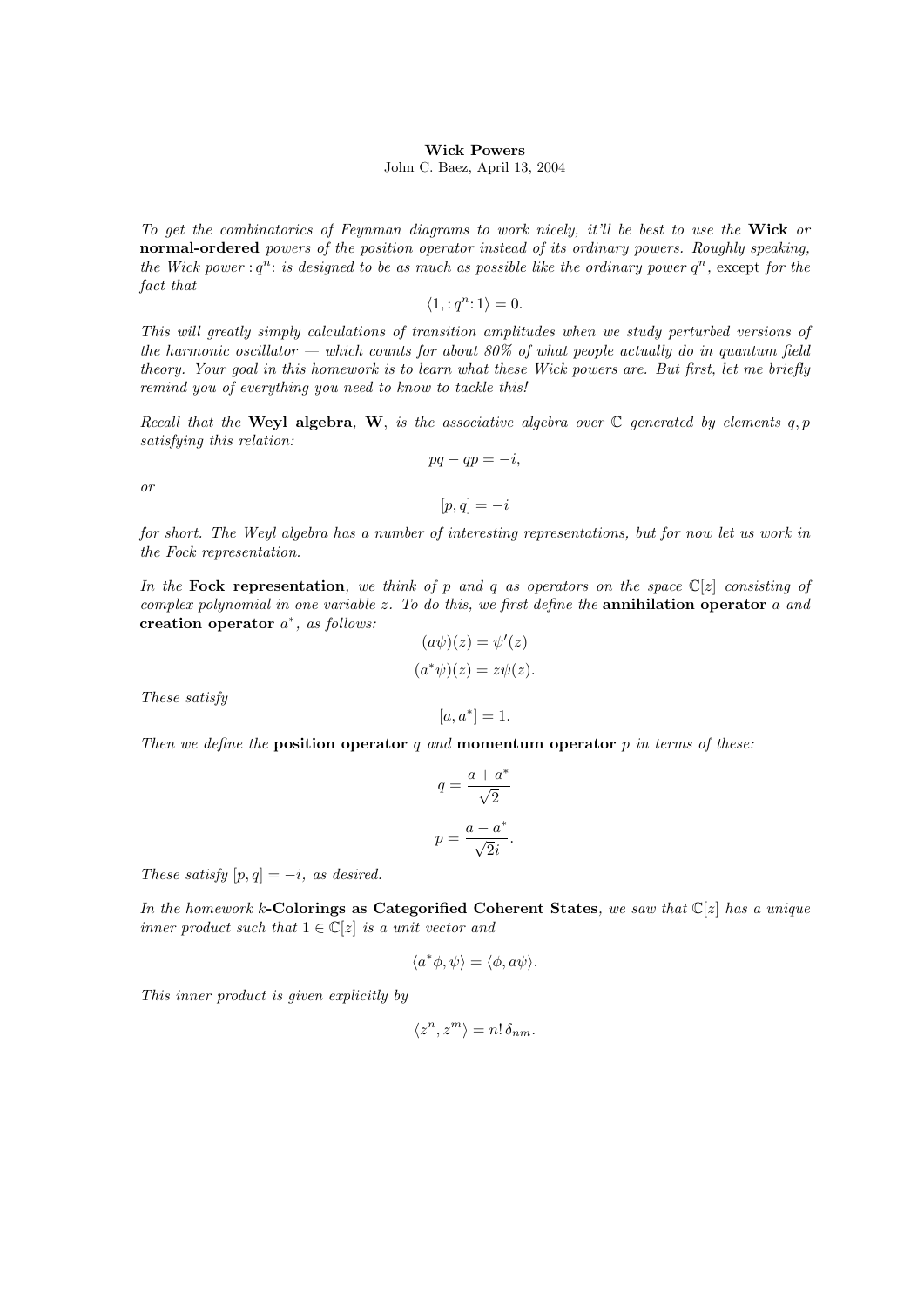The vector  $z^n$  has an important physical significance! When we normalize it, we get a state in which the quantum harmonic oscillator has n quanta of energy. More precisely, if we define the **harmonic** oscillator Hamiltonian by

$$
H_0 = \frac{1}{2}(p^2 + q^2 - 1) = a^*a,
$$

then we have

$$
H_0 z^n = n z^n.
$$

The state  $z^0 = 1$  is especially important since it's the ground state of the harmonic oscillator: that is, the state with the least energy.

But enough reminders... on to something new!

It's easy to check that that the powers of  $q$  satisfy

$$
[p, q^n] = -inq^{n-1}, \qquad [q, q^n] = 0.
$$

The Wick powers of q, denoted :  $q^n$ ; are elements of W satisfying

$$
[p, :q^n:]=-in:q^{n-1};
$$
  $[q, :q^n:]=0$ 

but also

$$
\langle 1, :q^n : 1 \rangle = 0.
$$

This says that the expectation value of :  $q^n$  : in the ground state of the harmonic oscillator is zero. By definition we have

$$
:q^{0}\mathbf{:}=1,
$$

but the higher Wick powers of q are, in general, different from the ordinary powers!

Your job is to figure out what they are.

1. Show that an element of the Weyl algebra is determined up to an additive constant by its commutators with  $p$  and  $q$ .

In other words, show that if  $w, w'$  are two elements of W with

$$
[p,w]=[p,w^{\prime}],
$$
  

$$
[q,w]=[q,w^{\prime}],
$$

then  $w - w' = c1$  for some  $c \in \mathbb{C}$ .

Hint: I'll let you use without proof the fact that any element  $w \in \mathbf{W}$  can be written as a 'polynomial'

$$
w=\sum_{m,n\in\mathbb{N}}w_{mn}p^mq^n
$$

for a unique choice of the coefficients  $w_{mn} \in \mathbb{C}$ . Use this to work out  $[ip, w] = f$  and  $[-iq, w] = g$ , and check that f and g determine w up to an additive constant.

In doing this, you should see that the commutators  $[ip, w]$  and  $[-iq, w]$  are like the partial derivatives of w with respect to q and p, respectively. The above result is thus a quantum (i.e. noncommutative) version of the following fact: any polynomial  $w \in \mathbb{C}[x, y]$  is uniquely determined up to an additive constant by its partial derivatives

$$
\frac{\partial w}{\partial x} = f, \qquad \qquad \frac{\partial w}{\partial y} = g.
$$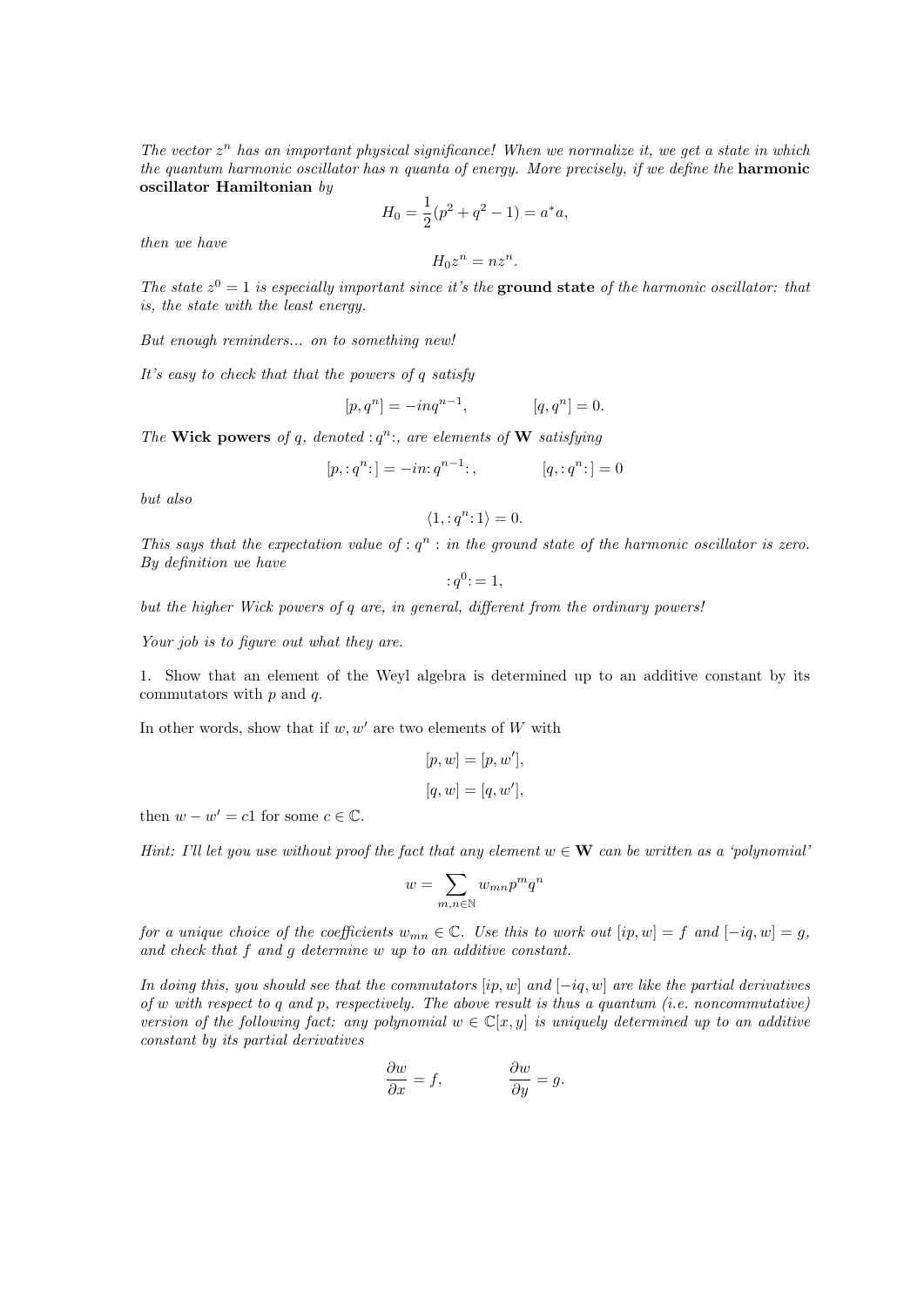2. Using Problem 1, show that there is at most one sequence of elements  $: q^n : \in \mathbf{W}$ , the Wick **powers** of  $q$ , such that

$$
[ip, :q^{n}:] = n: q^{n-1};
$$
  

$$
\langle 1, :q^{n}:1 \rangle = 0
$$
  

$$
\langle q, :q^{n}: \rangle = 0
$$

for  $n > 0$ , and

This proves the Wick powers are unique. But why do they exist? For this, its easiest to give a nice formula for them...

 $: q^0 = 1.$ 

3. Show that if we define

$$
:q^n\!:= (\frac{1}{\sqrt{2}})^n \sum_{k=0}^n \binom{n}{k} a^{*k} a^{n-k}
$$

then

$$
[ip, :q^n:] = n: q^{n-1}: , \t [q, :q^n:] = 0,
$$
  

$$
\langle 1, :q^n:1 \rangle = 0
$$

for  $n > 0$ , and

$$
:q^0\mathbin{\raisebox{.3pt}{:}\!=} 1.
$$

By Problem 2, the Wick powers of  $q$  must be given by this formula.

This formula for  $: q^n$ : should remind you of the binomial formula! We would get this formula if we used ∗

$$
q=\frac{a+a^*}{\sqrt{2}}
$$

to expand  $q^n$  in terms of a and  $a^*$  and then brutally moved all the a's to the right of the  $a^*$ 's, as if they commuted! This is why people also call  $: q<sup>n</sup>:$  the normal-ordered nth power of q: normal ordering means putting all the annihilation operators on the right.

Of course the annihilation and creation operators don't commute, so :  $q^n$  : is not equal to  $q^n$ . But, they're close relatives. We make this more precise in the next exercise by showing that :  $q^n$  : is a polynomial of degree n in q.

4. Show inductively that there for each n there exists a polynomial  $P_n$  with

$$
P'_n(q) = nP_{n-1}(q),
$$
  

$$
\langle 1, P_n(q)1 \rangle = 0
$$

for  $n > 0$ , and

 $P_0(q) = 1.$ 

Show that  $:q^n: = P_n(q)$ .

Hint: once you know  $P_{n-1}$ , the equation  $P'_n = nP_{n-1}$  determines everything about  $P_n$  except its constant term, which we can choose to obtain  $\langle 1, P_n(q)1 \rangle = 0$ . Once you have polynomials  $P_n$ satisfying these equations, you can check using Problem 2 that  $P_n(q) = : q^n$ . Remember that  $[ip, \cdot]$ acts like the partial derivative  $\frac{\partial}{\partial q}$ .